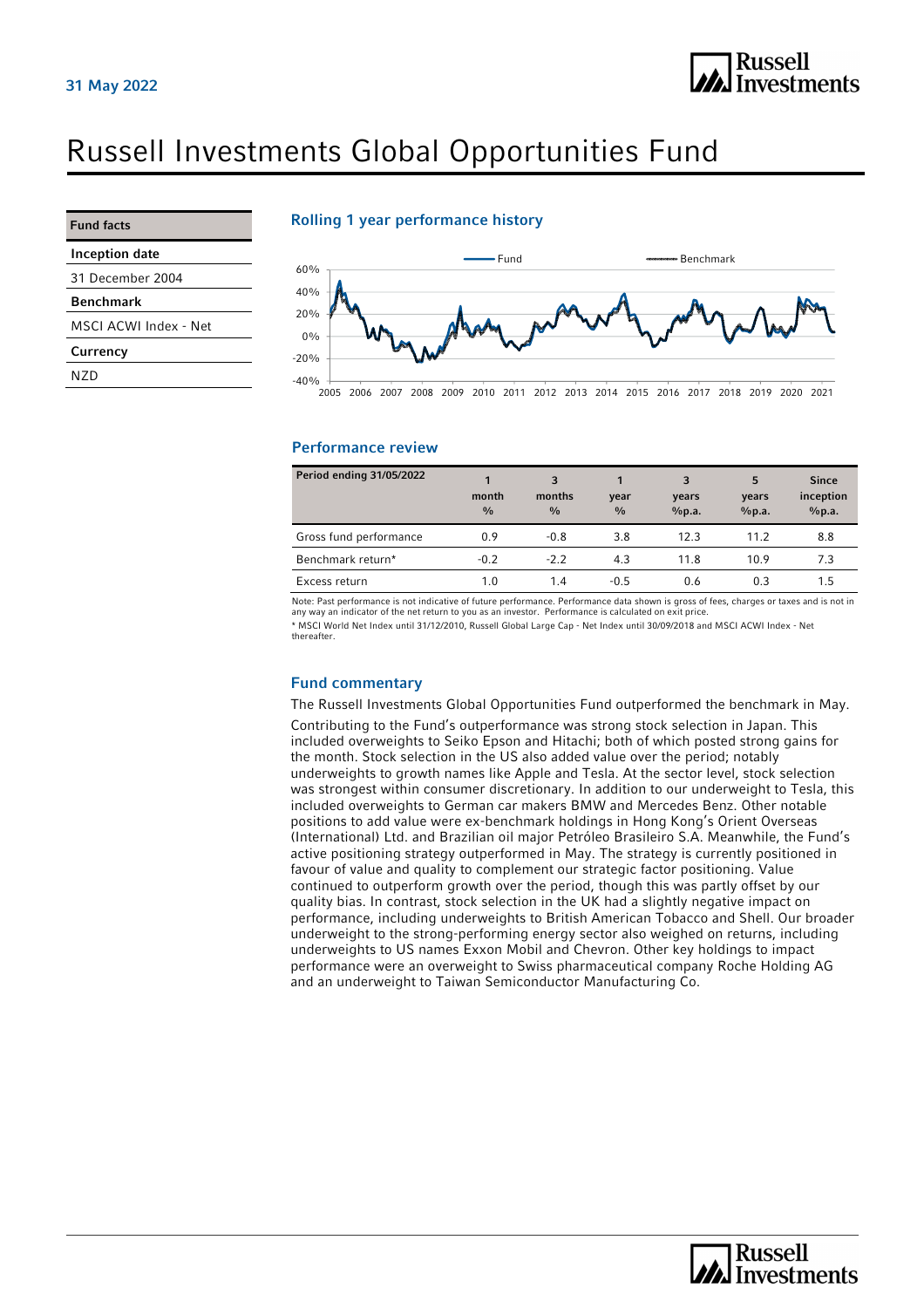## Russell Investments Global Opportunities Fund

## Sector allocation

|                               | <b>Fund</b> | <b>Benchmark</b> |
|-------------------------------|-------------|------------------|
| Information Technology        | 20.3%       | 21.3%            |
| Financials                    | 14.4%       | 14.7%            |
| <b>Health Care</b>            | 13.5%       | 12.3%            |
| Consumer Discretionary        | 10.7%       | 10.9%            |
| Industrials                   | 9.3%        | $9.4\%$          |
| <b>Communication Services</b> | $8.8\%$     | $8.0\%$          |
| Materials                     | $7.4\%$     | $5.1\%$          |
| <b>Consumer Staples</b>       | $6.4\%$     | $7.3\%$          |
| Energy                        | 3.7%        | $5.2\%$          |
| <b>Utilities</b>              | $2.0\%$     | $3.1\%$          |
| <b>Real Estate</b>            | $1.8\%$     | $2.8\%$          |
| Other                         | $1.6\%$     |                  |

## Geographic exposure

|                         | Fund    | <b>Benchmark</b> |
|-------------------------|---------|------------------|
| <b>United States</b>    | 55.9%   | 60.3%            |
| <b>Emerging Markets</b> | 13.0%   | 11.6%            |
| Europe ex UK            | 12.0%   | 12.3%            |
| Japan                   | $6.8\%$ | 5.5%             |
| UK                      | $4.1\%$ | 3.9%             |
| Canada                  | $3.2\%$ | 3.3%             |
| Australia/New Zealand   | $2.1\%$ | $2.1\%$          |
| Other                   | $1.8\%$ |                  |
| Asia ex Japan           | $1.1\%$ | $1.0\%$          |

## Top ten holdings

| <b>Security</b>              |
|------------------------------|
| MICROSOFT CORP               |
| APPLE INC                    |
| UNITEDHEALTH GROUP INC       |
| TAIWAN SEMICONDUCTOR-SP ADR  |
| ALPHABET INC-CL A            |
| ALPHABET INC-CL C            |
| JOHNSON & JOHNSON            |
| AMAZON COM INC               |
| SAMSUNG ELECTRONICS CO LTD   |
| ROCHE HOLDING AG-GENUSSCHEIN |
|                              |